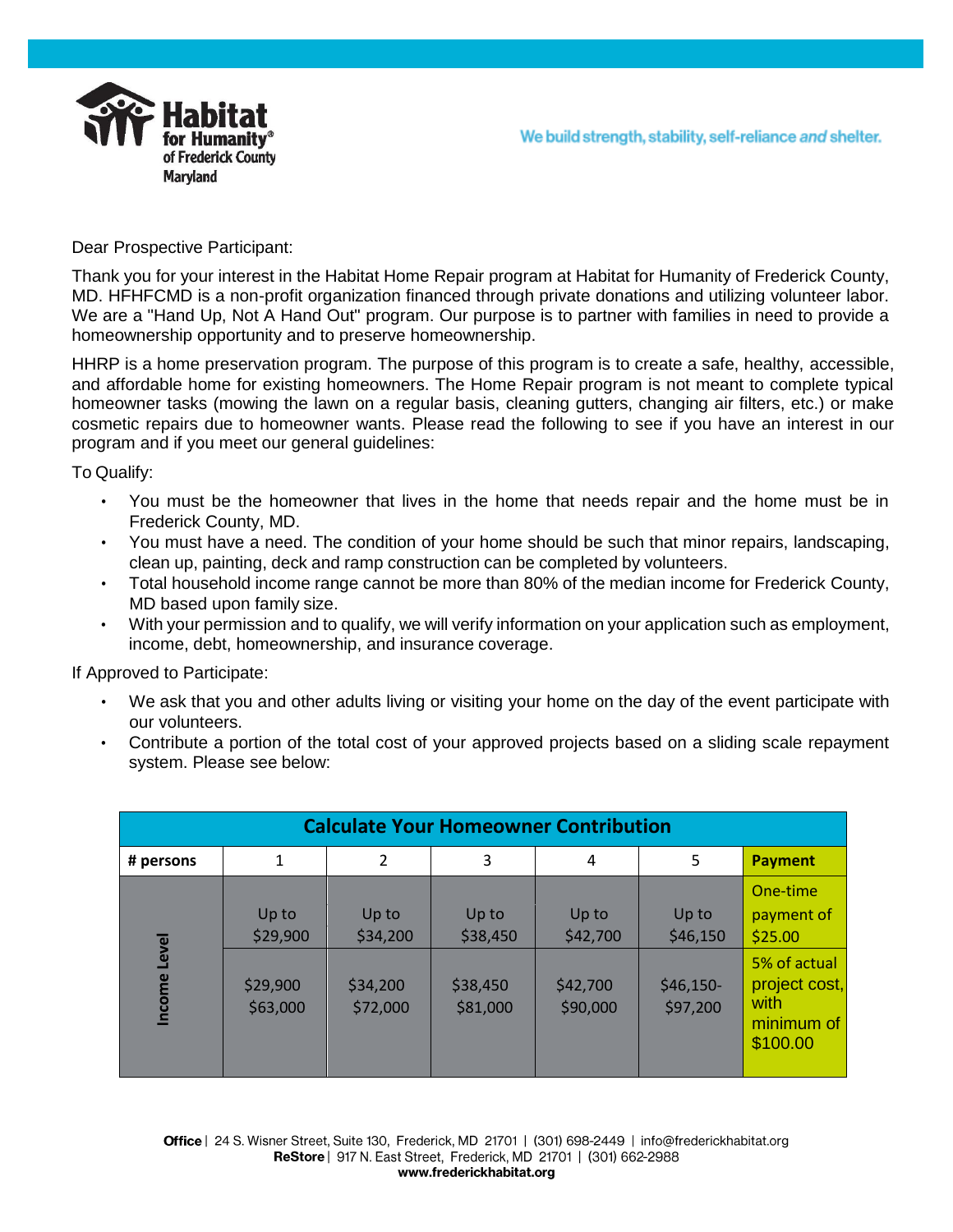If you are interested in Habitat and believe you qualify for HHRP, we encourage you to complete the attached application and return it with all requested documents to Habitat for Humanity at 24 S Wisner St., Suite 130, Frederick, MD 21701 or Fax to 301-698-1697.

Once we have your completed application with all documents, we will contact you to let you know if you qualify for a home visit to inspect what needs to be done and determine the extent of work that has been requested to make sure that it fits the scope of program.

If you have any questions, please feel free to contact the Habitat office at (301) 698-2449.

Thank you!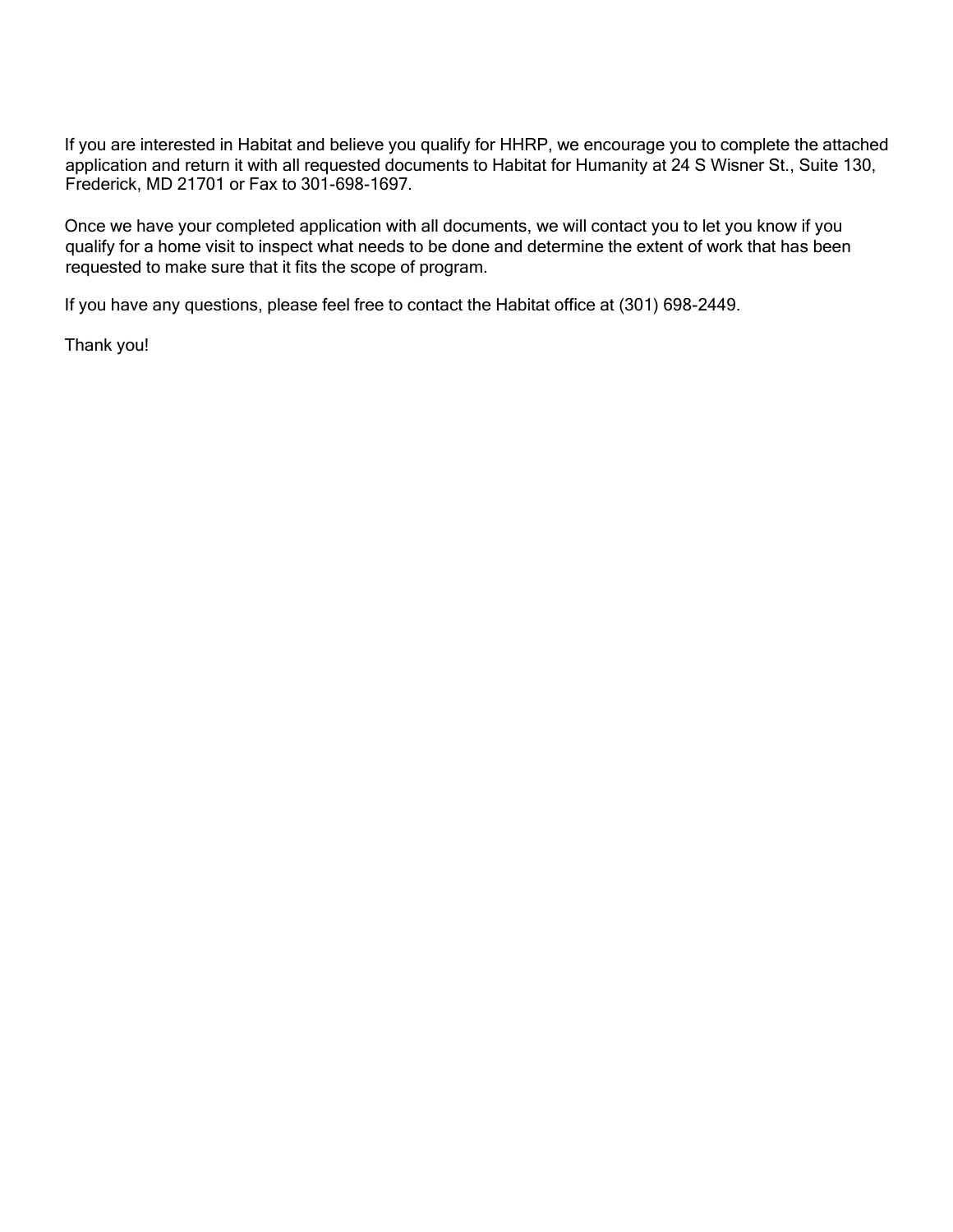# **Trive Habitat for Humanity**

**Mail or fax completed application to:**  Habitat Home Repair Program Habitat for Humanity of Frederick County 24 S. Wisner Street, Suite 130 Frederick, MD 21701 Tel: (301) 698-2449 Fax (301) 698-1697

For Office Use Only Date

Rec'd by

Rec'd

#### **Please Print Legibly**

|                                                                                                                                                                                                                                                                                                                        | <b>SECTION 1 - Homeowner Information</b>                                                                                                                                                                                                                               |                     |                               |  |
|------------------------------------------------------------------------------------------------------------------------------------------------------------------------------------------------------------------------------------------------------------------------------------------------------------------------|------------------------------------------------------------------------------------------------------------------------------------------------------------------------------------------------------------------------------------------------------------------------|---------------------|-------------------------------|--|
| Legal Name of Homeowner:                                                                                                                                                                                                                                                                                               |                                                                                                                                                                                                                                                                        |                     |                               |  |
| Home Address:                                                                                                                                                                                                                                                                                                          |                                                                                                                                                                                                                                                                        | City:               | Zip:                          |  |
| Email:                                                                                                                                                                                                                                                                                                                 | Home:                                                                                                                                                                                                                                                                  | Cell:               |                               |  |
| # Years<br>at Address:                                                                                                                                                                                                                                                                                                 | Neighborhood:                                                                                                                                                                                                                                                          |                     | Are you a Veteran? $\Box$ Yes |  |
|                                                                                                                                                                                                                                                                                                                        | List the names, ages and relationship to homeowner of all people living in the home (attach a list if more space needed)                                                                                                                                               |                     |                               |  |
|                                                                                                                                                                                                                                                                                                                        |                                                                                                                                                                                                                                                                        |                     | Age:                          |  |
|                                                                                                                                                                                                                                                                                                                        |                                                                                                                                                                                                                                                                        |                     | Age:                          |  |
| Name/relationship:                                                                                                                                                                                                                                                                                                     |                                                                                                                                                                                                                                                                        |                     | Age:                          |  |
|                                                                                                                                                                                                                                                                                                                        | <b>SECTION 2 - Special Needs</b>                                                                                                                                                                                                                                       |                     |                               |  |
| Limb<br>Mentally Disabled $\Box$ Other:                                                                                                                                                                                                                                                                                | Is the homeowner or anyone in the home disabled? $\Box$ Yes $\Box$ No<br>If yes, indicate the type of disability below (check all that apply, please describe if "other":<br>□ Uses a Walker, Cane or Crutches □ Wheelchair Bound □ Blind □ Hearing Impaired □ Loss of |                     |                               |  |
|                                                                                                                                                                                                                                                                                                                        | <b>SECTION 3 - Sharing Your Personal Information</b>                                                                                                                                                                                                                   |                     |                               |  |
| $\Box$ No                                                                                                                                                                                                                                                                                                              | If your application is a more appropriate fit with other, similar programs, may we share it with them? $\Box$ Yes                                                                                                                                                      |                     |                               |  |
| Unless you give us permission to share your information with other organizations, your application will be kept<br>confidential. If you check yes, you give HHRP your consent to share the information you provided on this<br>application with similar organizations like Rebuilding Together, Impact4Frederick, etc. |                                                                                                                                                                                                                                                                        |                     |                               |  |
| SECTION 4- Household Income, Debts and Mortgage Information                                                                                                                                                                                                                                                            |                                                                                                                                                                                                                                                                        |                     |                               |  |
|                                                                                                                                                                                                                                                                                                                        | What is the total, combined income before taxes for ALL persons living in the home? \$                                                                                                                                                                                 |                     | per year                      |  |
| with this application to be complete.                                                                                                                                                                                                                                                                                  | You must attach verification of Household Income for ALL adults (18 years old and older) in the house<br>unless proven full time student (up to 26 years old). See Section 6 for Checklist that MUST be provided                                                       |                     |                               |  |
|                                                                                                                                                                                                                                                                                                                        | Are you still making loan payments on your house? $\Box$ Yes $\Box$ No                                                                                                                                                                                                 | Monthly payment: \$ |                               |  |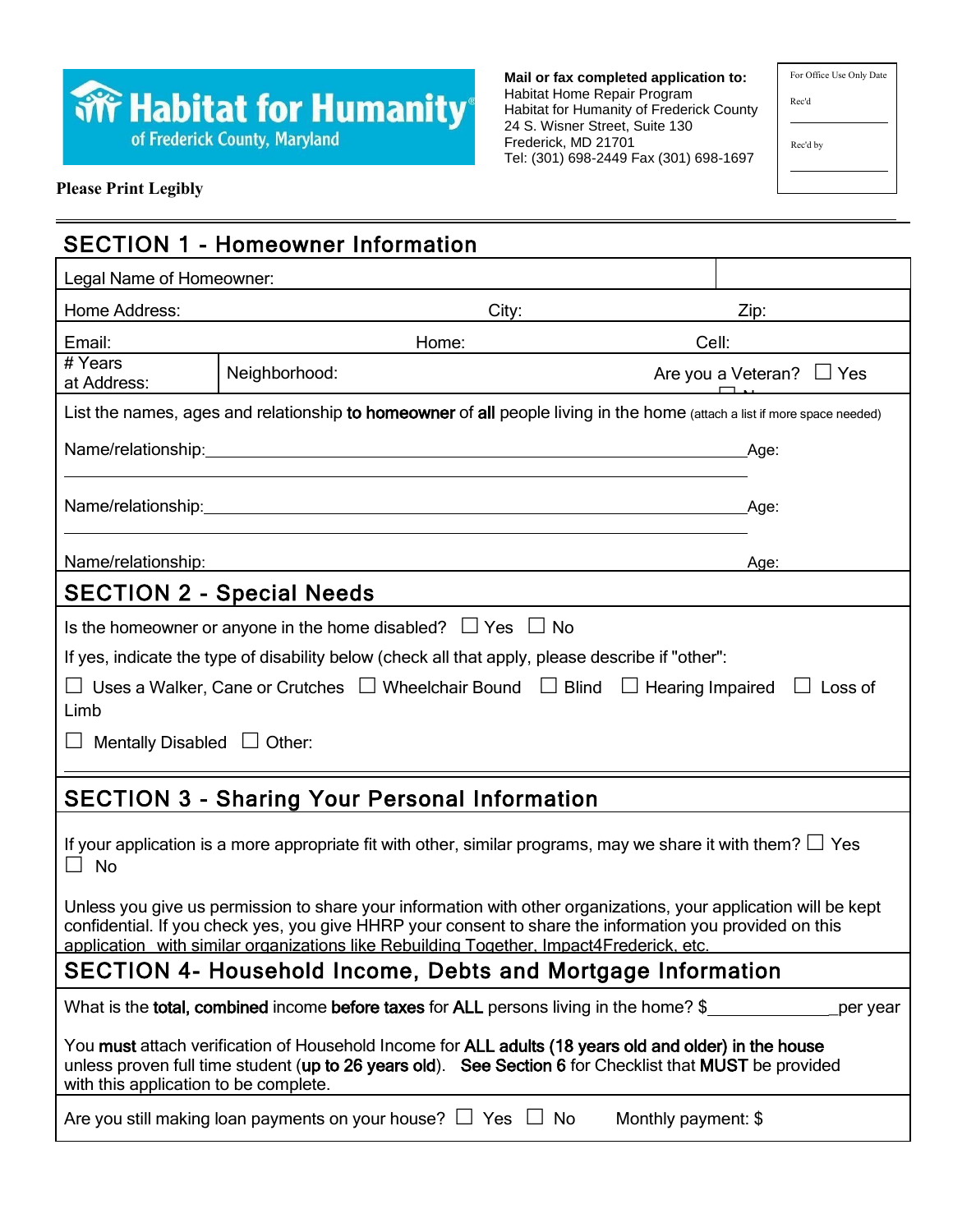| <b>SECTION 5 - House Information</b>                                                                                                                                                                               |                                                                                                       |  |  |
|--------------------------------------------------------------------------------------------------------------------------------------------------------------------------------------------------------------------|-------------------------------------------------------------------------------------------------------|--|--|
| Which most resembles the size of your house?<br>$\Box$ 1 Story $\Box$ 1.5 Story $\Box$ 2 Story $\Box$ 2 Story<br>Split                                                                                             | Exterior of house:<br>Brick $\Box$ Aluminum $\Box$ Wood<br>Vinyl<br>$\Box$<br>Other<br>$\blacksquare$ |  |  |
| Which most resembles the type of your house?<br>$\Box$ Single Family $\Box$ Duplex $\Box$ Townhouse<br>Other<br>$\perp$                                                                                            | <b>Year Built</b><br><b>Year Purchased</b>                                                            |  |  |
| <b>SECTION 6 - Checklist</b>                                                                                                                                                                                       |                                                                                                       |  |  |
| $\Box$ Did you complete ALL sections of this application?                                                                                                                                                          |                                                                                                       |  |  |
| $\Box$ Did you sign the application/homeowners agreement?                                                                                                                                                          |                                                                                                       |  |  |
| Did you attach a copy of ALL last month's paystub/proof of income for ALL persons over 18 in the<br>household?                                                                                                     |                                                                                                       |  |  |
| Did you attach a copy of ALL last month's bank/credit union statements? (Checking, Savings, etc.)                                                                                                                  |                                                                                                       |  |  |
| Did you attach a copy of ALL last month's bills/debts statements? Please include semi-yearly/yearly<br>statements. ex: water bill, car insurance, etc.                                                             |                                                                                                       |  |  |
| Did you attach a copy of your current homeowner's insurance?                                                                                                                                                       |                                                                                                       |  |  |
| <b>SECTION 7 - Application History</b>                                                                                                                                                                             |                                                                                                       |  |  |
| $\Box$ Yes $\Box$ No If yes, what year?<br>Have you applied to HHRP or ABWK in the past?                                                                                                                           |                                                                                                       |  |  |
| Has HHRP or ABWK done work at your home in the past?<br>$\Box$ No If yes, what year?<br>$\Box$ Yes                                                                                                                 |                                                                                                       |  |  |
| Have you had work done at your home by another program (ex: ImpactFrederick, Rebuilding Together,<br>Frederick County Realtors Association, etc.) in the past? $\Box$ Yes $\Box$ No If yes, what year and program? |                                                                                                       |  |  |
|                                                                                                                                                                                                                    |                                                                                                       |  |  |
|                                                                                                                                                                                                                    |                                                                                                       |  |  |
| <b>SECTION 8 - Media and Publicity</b>                                                                                                                                                                             |                                                                                                       |  |  |
| Where did you learn about Habitat Home Repair Program? $\Box$ TV $\Box$ Radio<br>Newspaper<br>Flier<br>$\Box$                                                                                                      |                                                                                                       |  |  |
| $\Box$ Friend<br>Neighbor<br>$\Box$<br>$\Box$ Other: $\Box$                                                                                                                                                        |                                                                                                       |  |  |
| If HHRP selects your house to be repaired:                                                                                                                                                                         |                                                                                                       |  |  |
| I give permission to be photographed on the day(s) of repair                                                                                                                                                       |                                                                                                       |  |  |
| I give permission to have my name and photograph printed in the local newspaper                                                                                                                                    |                                                                                                       |  |  |
| I am willing to be interviewed by the media about what HHRP is doing with your house                                                                                                                               |                                                                                                       |  |  |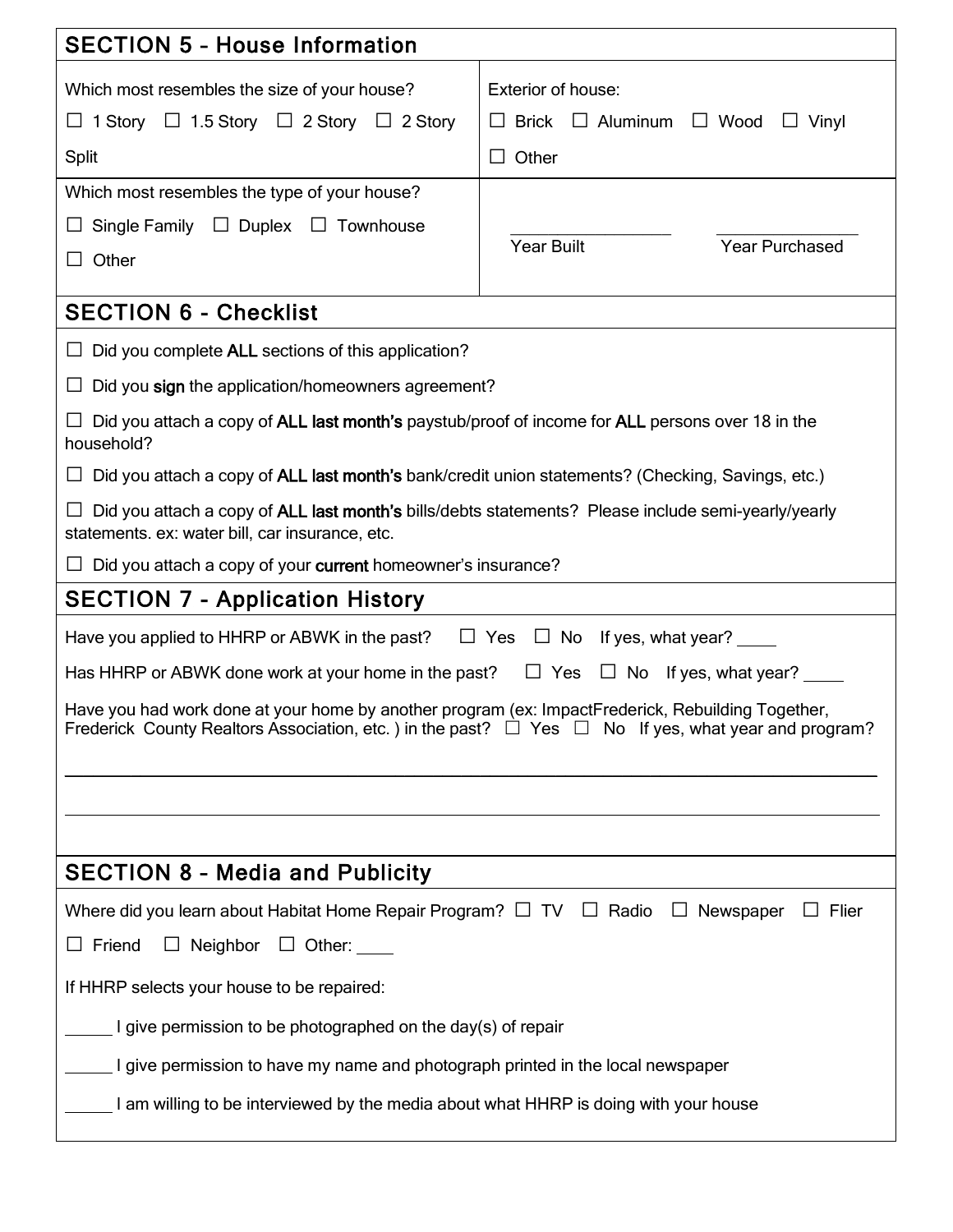## SECTION 9 – Needed Repairs

Briefly describe the type of work you need done on your home. Attach a separate piece of paper if there is not enough space to list all repairs. Remember that the items listed below will be considered for repair, but the final decision on what work can be done with our time and financial resources will be made at the discretion of Habitat Home Repair committee. The work done by HHRP will focus on warmth, safety and independence. Our volunteers are NOT professionals and may not be able to make all repairs.

| PLEASE PRINT LEGIBLY                                                                                        |                    |  |  |
|-------------------------------------------------------------------------------------------------------------|--------------------|--|--|
| Area of Repair                                                                                              | <b>Description</b> |  |  |
| Accessibility Modification: ex: wheelchair ramp,<br>grab bars, door handles, etc.                           |                    |  |  |
| Carpentry Repairs. Describe problems with the<br>doors, floors, porches. steps, walls, etc.                 |                    |  |  |
| Roofing Repairs. Identify where roof leaks                                                                  |                    |  |  |
| Painting on Repairs. List any Exterior painting<br>needs                                                    |                    |  |  |
| Doors and Windows. Describe repairs needed,<br>including locks, glass, frames, weather -<br>stripping, etc. |                    |  |  |
| <b>General Cleaning.</b> Indicate if there is yard work<br>needed.                                          |                    |  |  |
| Other. Identify other repairs needed not listed<br>above.                                                   |                    |  |  |